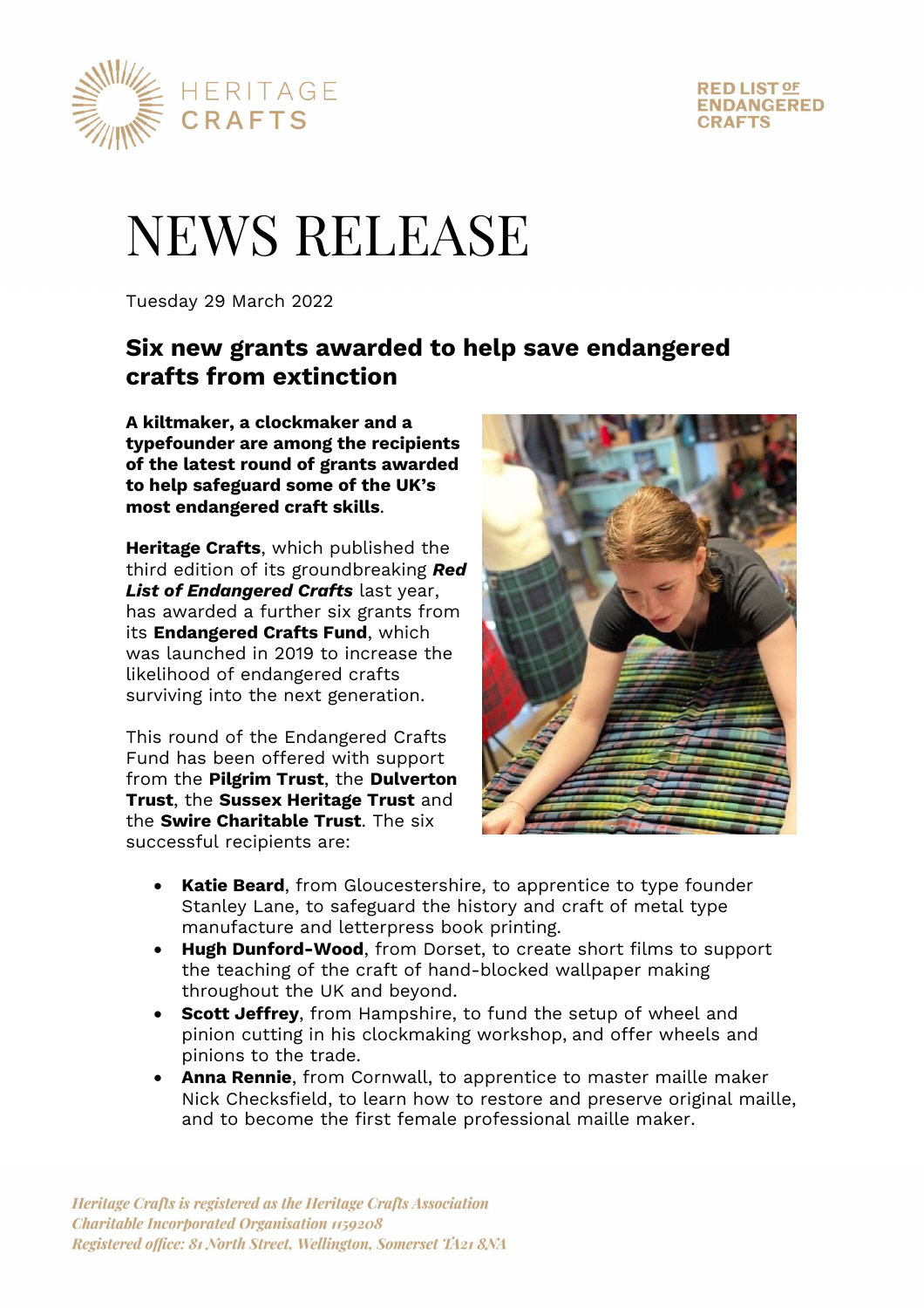- **Karl Schmidt**, from the United States, to reintroduce the critically endangered craft of tinsmithing to the UK through a specialist tinsmithing masterclass.
- **Zoë Watson**, from Perthshire, to train as a professional kiltmaker at the Kiltmakery in Edinburgh, after doing an introductory course as a 16-year-old student.

These six projects follow 35 awarded in previous rounds, covering endangered crafts such as scissor making, sail making, damask weaving, boot tree making, neon bending, and concertina making, amongst others.

As usual the fund was oversubscribed, and Heritage Crafts hopes to work with many of the unsuccessful candidates to identify other funding and support opportunities.



HCA Endangered Crafts Manager **Mary Lewis** said:

*"The survival of endangered craft skills relies on the people who make a positive choice to learn, make and teach these crafts. These projects will provide future generations with opportunities that they might not otherwise have, to become productive and healthy members of our shared craft community and to safeguard this important part of our national heritage."* 

Since 2019, the Endangered Crafts Fund has been funded through generous donations from organisations including the **Pilgrim Trust**, the **Dulverton Trust**, the **Sussex Heritage Trust**, the **Swire Charitable Trust**, the **Garfield Weston Foundation**, the **Benefact Trust**, and the **Prince of Wales's Charitable Fund**, as well as individuals who have donated sums from £5 right up to several thousands of pounds.

Heritage Crafts continues to seek further donations to save even more of Britain's most endangered crafts from oblivion. Donations are welcome at any time – for more information visit www.heritagecrafts.org.uk/ecf.

**FNDS** 

# **Contacts:**

 For press information and photographs, contact **Daniel Carpenter**, Operations Director – daniel@heritagecrafts.org.uk.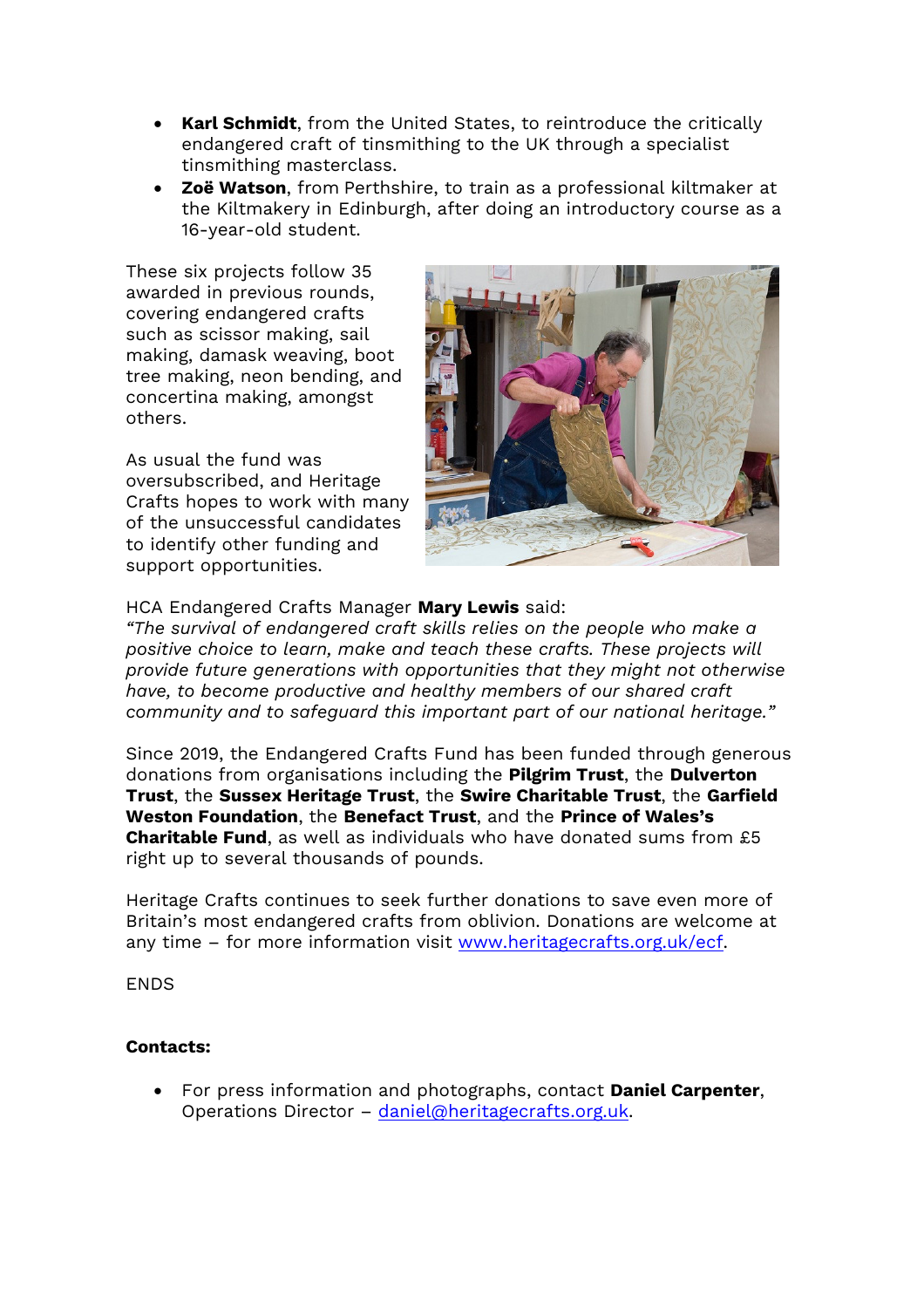For information about the Endangered Crafts Fund, contact **Mary Lewis**, Endangered Crafts Manager – mary@heritagecrafts.org.uk.

# **Photo captions:**

- Zoë Watson, trainee kiltmaker. Photo by Nikki Laird.
- Hugh Dunford-Wood, wallpaper maker. Photo by Derek Reay.

# **About Heritage Crafts**

Founded in 2009, the Heritage Crafts is a Charitable Incorporated Organisation (CIO) registered as the 'Heritage Crafts Association', the advocacy body for traditional heritage crafts. Working in partnership with government and key agencies, it provides a focus for craftspeople, groups, societies and guilds, as well as individuals who care about the loss of traditional crafts skills, and works towards a healthy and sustainable framework for the future. Its aim is to support and promote heritage crafts as a fundamental part of our living heritage.

#### www.heritagecrafts.org.uk

# **About the** *Red List of Endangered Crafts*

The Red List of Endangered Crafts, created by the Heritage Crafts Association, was the first to rank traditional crafts in the UK by the likelihood they would survive the next generation. The 2021 edition of the Red List, funded by the Pilgrim Trust, assessed 244 crafts to identify those which are at greatest risk of disappearing, of which four have been classified as extinct, 56 as critically endangered, 74 as endangered and 110 as currently viable.

The Red List shows that the craft knowledge, skills and practices that form an important part of our shared cultural heritage are – for a number of reasons – at risk of being lost. Heritage Crafts believes that these cultural assets are as important as unique heritage buildings and ancient beautiful landscapes and could provide future generations with fantastic opportunities to enrich their lives and the lives of others.

http://redlist.heritagecrafts.org.uk

# **About the Pilgrim Trust**